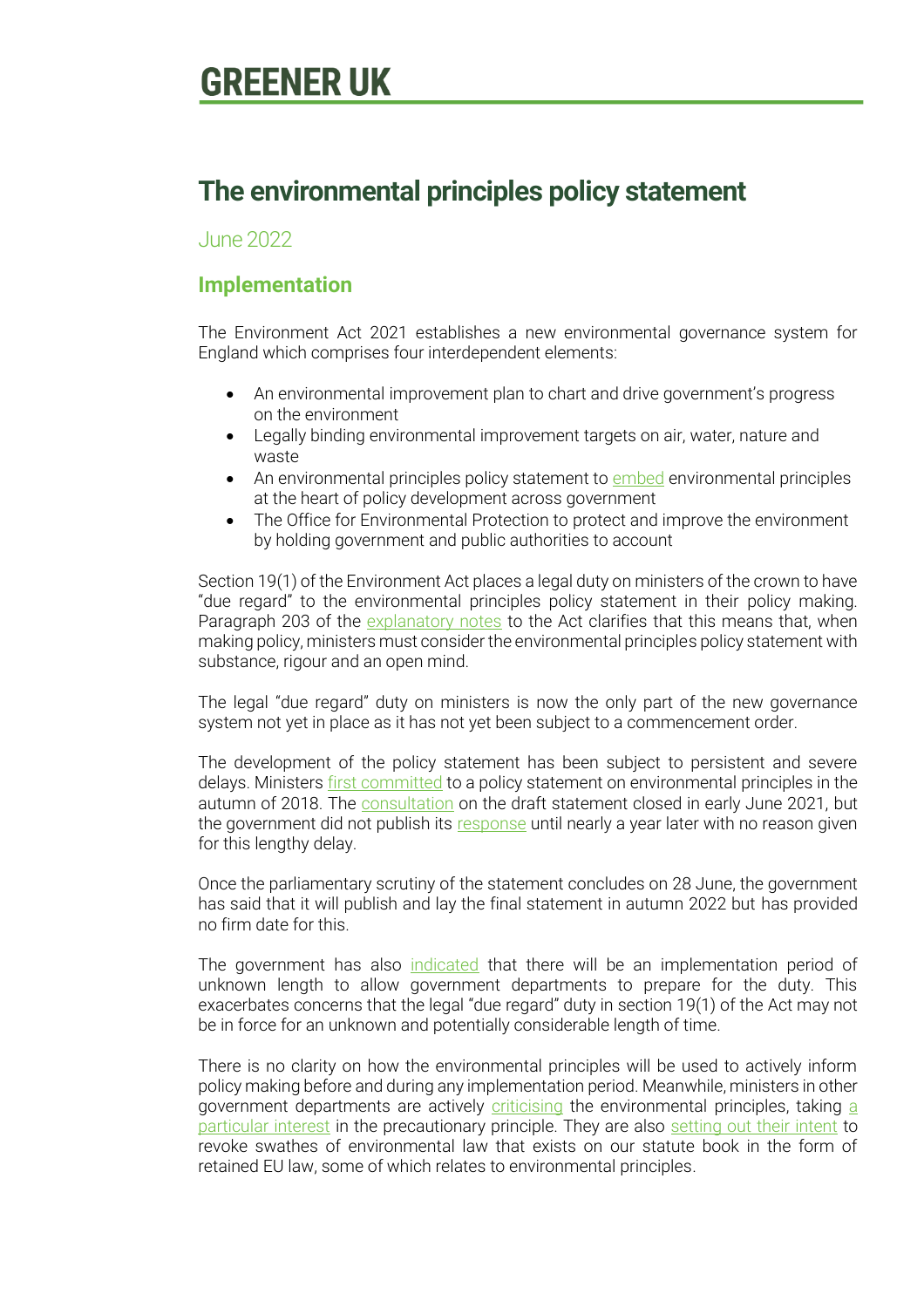As set out in the Queen's speech, the government is progressing a substantial policy programme. It is not at all clear that this is being prepared with the principles explicitly in mind as there is no legal duty on ministers to do so.

#### **The government should commence any implementation period with immediate effect given that the environmental principles are already set out in statute in section 17 of the Environment Act and will not change at this juncture as they have been approved by Parliament and exist in law.**

Considering the lengthy preparation time that government departments have already had to consider how to embed the principles in their policy making**, the implementation period should be set at a maximum of three months**. This would enable the legal duty to be commenced in the autumn at the same time that the final statement is published and laid.

**Government departments should agree to start applying the environmental principles to policy making immediately in spirit and to publish a progress report on how they have embedded the principles in their policy making and plan to apply the "due regard" duty once the policy statement has been finalised.**

# **Content of the policy statement**

The policy statement is a key tool to deliver the flagship aim of the government's  $25$  Year [Environment Plan](https://assets.publishing.service.gov.uk/government/uploads/system/uploads/attachment_data/file/693158/25-year-environment-plan.pdf) to leave the environment in a better state than it found it. To be effective, the policy statement must be applied as widely as possible to government policy making. The Environment Act already excludes certain areas of fiscal and defence policy from this process. To add further restrictions via the policy statement itself would severely inhibit its ability to embed environmental principles in all government policy making and would not be in keeping with the intention of the Act.

Some aspects of the statement have improved since the publication of the draft policy statement in 2021, to take account of th[e advice](https://www.theoep.org.uk/report/advice-draft-environmental-principles-policy-statement) of the Office for Environmental Protection and other [consultation responses.](https://greeneruk.org/sites/default/files/download/2021-06/Greener_UK_WCL_response_to_draft_environmental_principles_policy_statement_consultation.pdf) For example, the revised statement embraces more positive language, and the government now recognises that the policy statement can be used to promote positive environmental outcomes in policy making as well as avoiding harm.

This recognition is welcome, although in some places the revised statement still restricts the application of the principles to policies which have a potential negative effect on the environment, making it internally inconsistent. For example, in explaining the application of the individual principles, the revised statement limits the application of the integration, prevention and polluter pays principles to policies that have the potential to cause "a negative environmental effect". Similarly, the application of the rectification at source principle is stated as being "to guide the design of policy that addresses or manages environmental damage". These criteria would restrict the application of the environmental principles to a reduced number of policies, which we do not believe is what Parliament intended when passing the Environment Act.

### **A diminution of the integration principle**

We are concerned by the treatment of the integration principle within the revised statement. The Environment Act defines this principle in section 17(5) as "the principle that environmental protection should be integrated into the making of polices".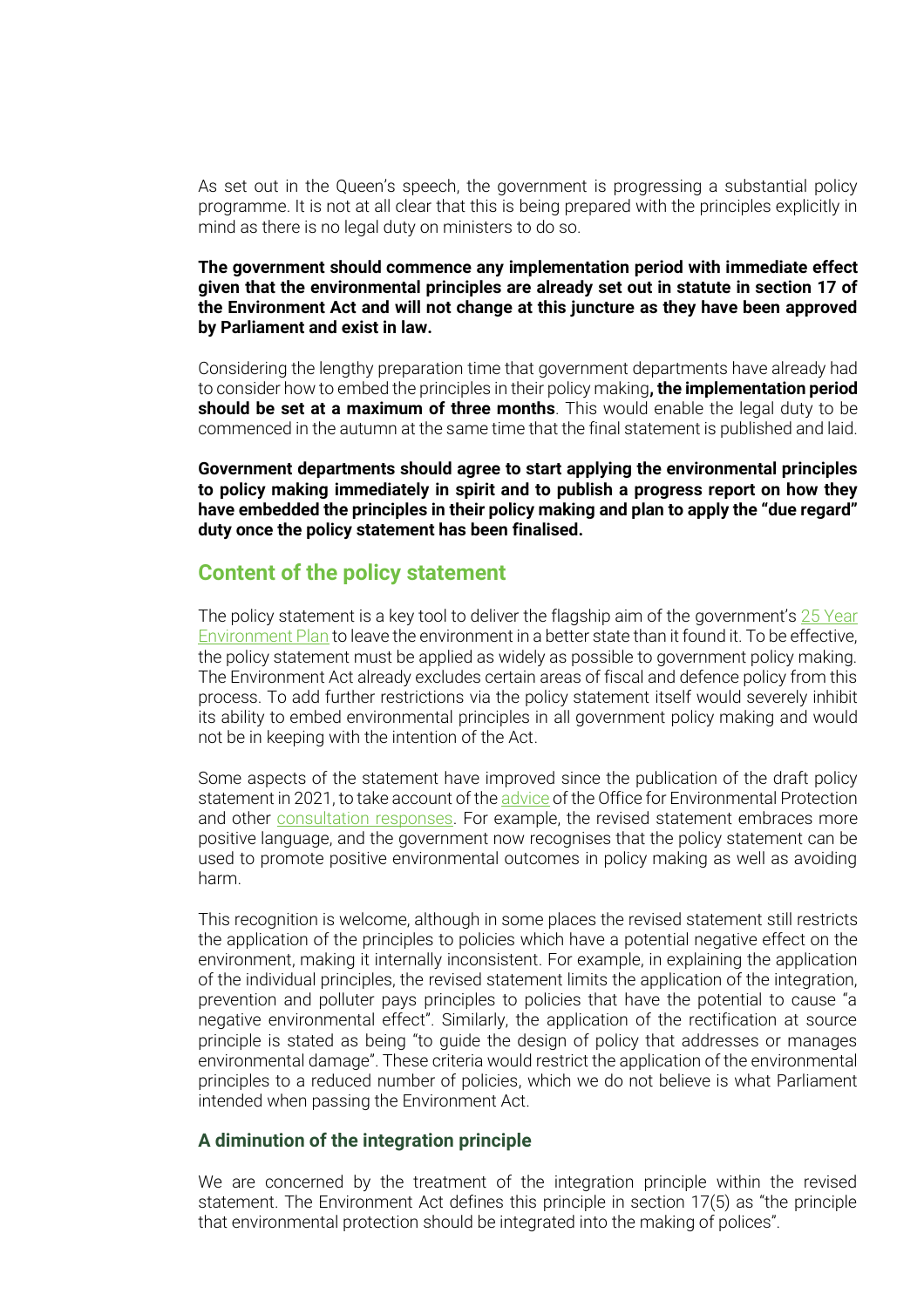However, the revised statement adopts a more limited approach, advising policy makers to merely "look for opportunities to embed environmental protection in fields of policy that have environmental effects….".

#### **The final statement could be clearer that the integration principle applies not just for those policies with potential negative environmental effects, but as a cross cutting principle to ensure that all policy making builds in environmental protection from the outset.**

The final statement should also consider how the principles could be integrated vertically into different levels of government including at local level. The recognition that policy making of arm's length bodies that develop policies for ministers is in scope is welcome but could be expanded. For example, the final statement could reflect how integrated pollution control across different aspects of the environment (for example, air, water and land) and across different types of policy instruments (for example to align regulatory and fiscal instruments) could be delivered.

#### **Continued overemphasis on proportionality and innovation**

The government's [summary of consultation responses](https://www.gov.uk/government/consultations/environmental-principles-draft-policy-statement/outcome/summary-of-responses-and-government-response) highlights five key concerns raised by respondents to the consultation, one of which is that the use of proportionality in the draft statement was excessive. We highlighted this in [our consultation response:](https://greeneruk.org/sites/default/files/download/2021-06/Greener_UK_WCL_response_to_draft_environmental_principles_policy_statement_consultation.pdf)

"In general, the policy statement takes a wholly disproportionate approach to proportionality, with mentions of "proportionate/proportionality" (19) on a par with "protect" (20) but greatly outweighing "enhance" (7) and "improve" (4). While policy makers will not be counting words when they come to apply the statement, they will nevertheless be greeted by a blizzard of proportionality steers. This will result in policy hesitancy and a tentative approach to the principles and is likely to increase the risk that they will be ignored, disregarded or downplayed in policy making."

**The government has not addressed this consistent feedback from stakeholders as the role of proportionality has not substantially altered in the revised policy statement,**  although the number of instances in which the word is featured has slightly reduced.

Paragraph 187 of the explanatory notes on the Act clearly states that "…it may be necessary to balance the application of a specific environmental principle against other considerations, such as economic and social benefits, whilst taking care to ensure that these do not supersede environmental benefit but are considered alongside."

This clarity is not repeated in the revised policy statement, which instead appears to steer policy makers to regard the principles as optional considerations which can be given less weight than economic and other considerations and disregarded if they conflict with other policy aims. Instead of clearly flagging the role of the statement to contribute to the improvement of environmental protection and sustainable development, as the Act requires. This is particularly the case for the integration principle where the revised statement merely directs policy makers to "look for opportunities" and fails to define the principle more fully, as highlighted in section 2.1 of this note.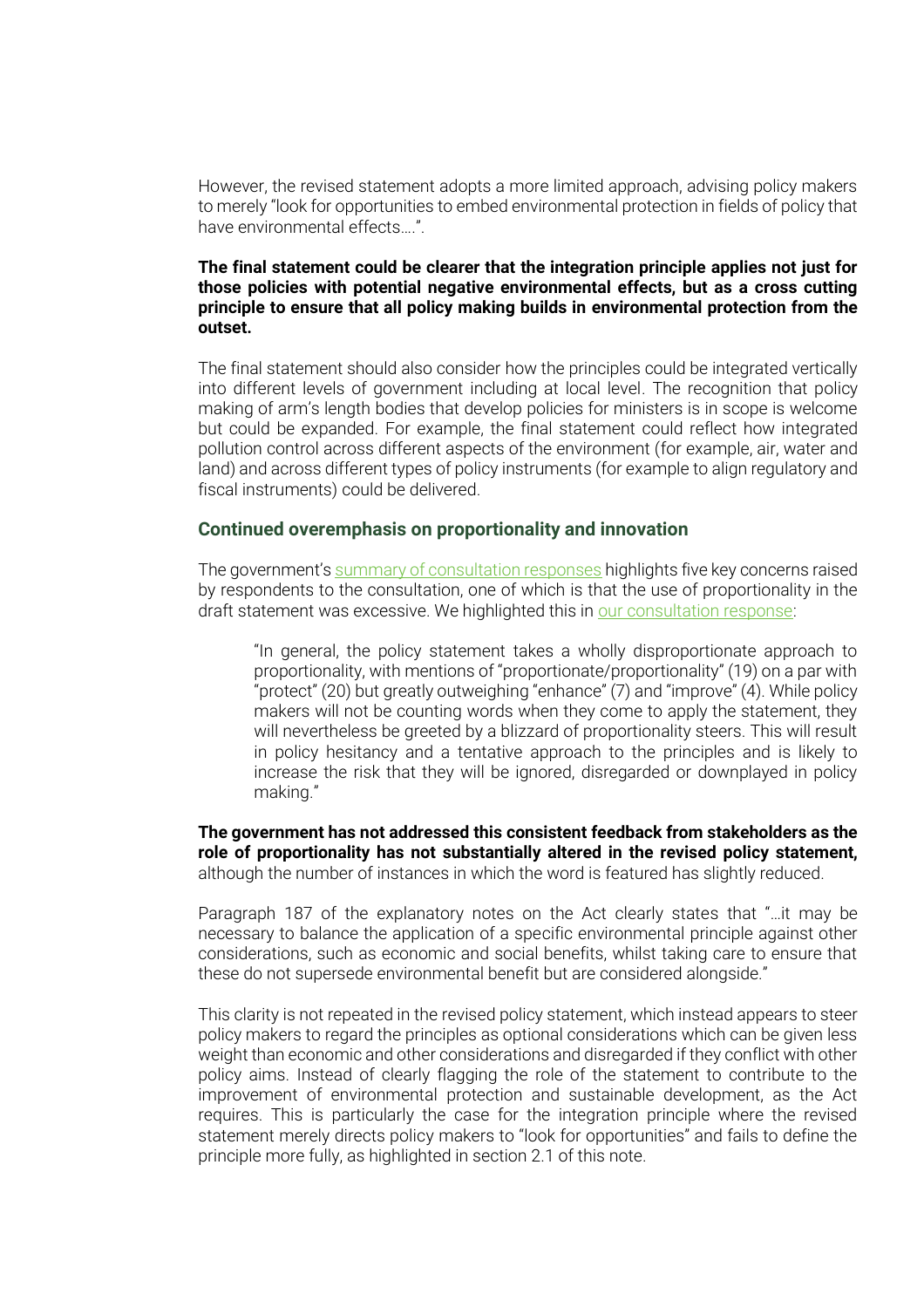The revised policy statement places an undue emphasis on enabling innovation as one of its main aims. It lists "supporting innovation and growth" and "to provide ministers, and those developing policy on their behalf, with the space to use the principles to enable and encourage innovation" as aims, which do not sit comfortably alongside the objective stated elsewhere by ministers that the statement aims to put the environment at the heart of all policy making.

In the section on the precautionary principle, the revised policy statement states that the precautionary principle should incentivise innovation and should not unnecessarily hinder innovation due to novelty. Innovation itself is, of course, a valuable means to meet policy objectives. However, to innovate is not a policy objective in itself, innovation is not an environmental principle and its emphasis in the policy statement remains unwarranted.

Collectively, these statements imply that the government sees promoting innovation as of equal and possibly higher importance than environmental protection.

#### **An overly narrow interpretation of the precautionary principle**

The policy statement uses the 1992 Rio Declaration definition of the precautionary principle "where there are threats of serious or irreversible environmental damage, a lack of full scientific certainty shall not be used as a reason for postponing cost-effective measures to prevent environmental degradation".

As Professor Maria Lee [explains:](https://papers.ssrn.com/sol3/papers.cfm?abstract_id=3827270)

"This approach has long been criticised for the high threshold for action (serious or irreversible) and the counter-intuitive assumption that in a state of uncertainty the cost effectiveness of decisions can be calculated. It is a highly defensible and common definition, but could be far more ambitious".

The revised statement states that "there must be sufficient evidence that the risk of serious or irreversible damage is plausible and real, and where choices are considered to reduce or prevent the environmental degradation they should be cost-effective".

The statement also places the precautionary principle under a 'risk management' heading. This risks suggesting that the government is promoting a US-style approach of preventing projects or substances only when there is demonstrable evidence that proceeding would lead to serious or irreversible harm. This approach has long been criticised for the high threshold of proof needed (serious or irreversible) to prove the level of risk and for reliance on mitigation measures/use restrictions to support proceeding with actions with the potential for harm. The revised statement also frames the precautionary principle as a tool for managing the risk of bringing forward innovative policies that may cause harm to the environment, which will further restrict its application.

Applying the precautionary principle only in cases where the risk of serious or irreversible damage is "real" would set the UK on an opposite course to other jurisdictions, including the EU, which embrace a more progressive approach.

Requiring measures to reduce or prevent environmental degradation to be cost-effective would further restrict the application of the principle as it would allow precautionary environmental protection measures to be legitimately disregarded solely on the grounds of cost, at a point when the full costs of the potential harm are not apparent.